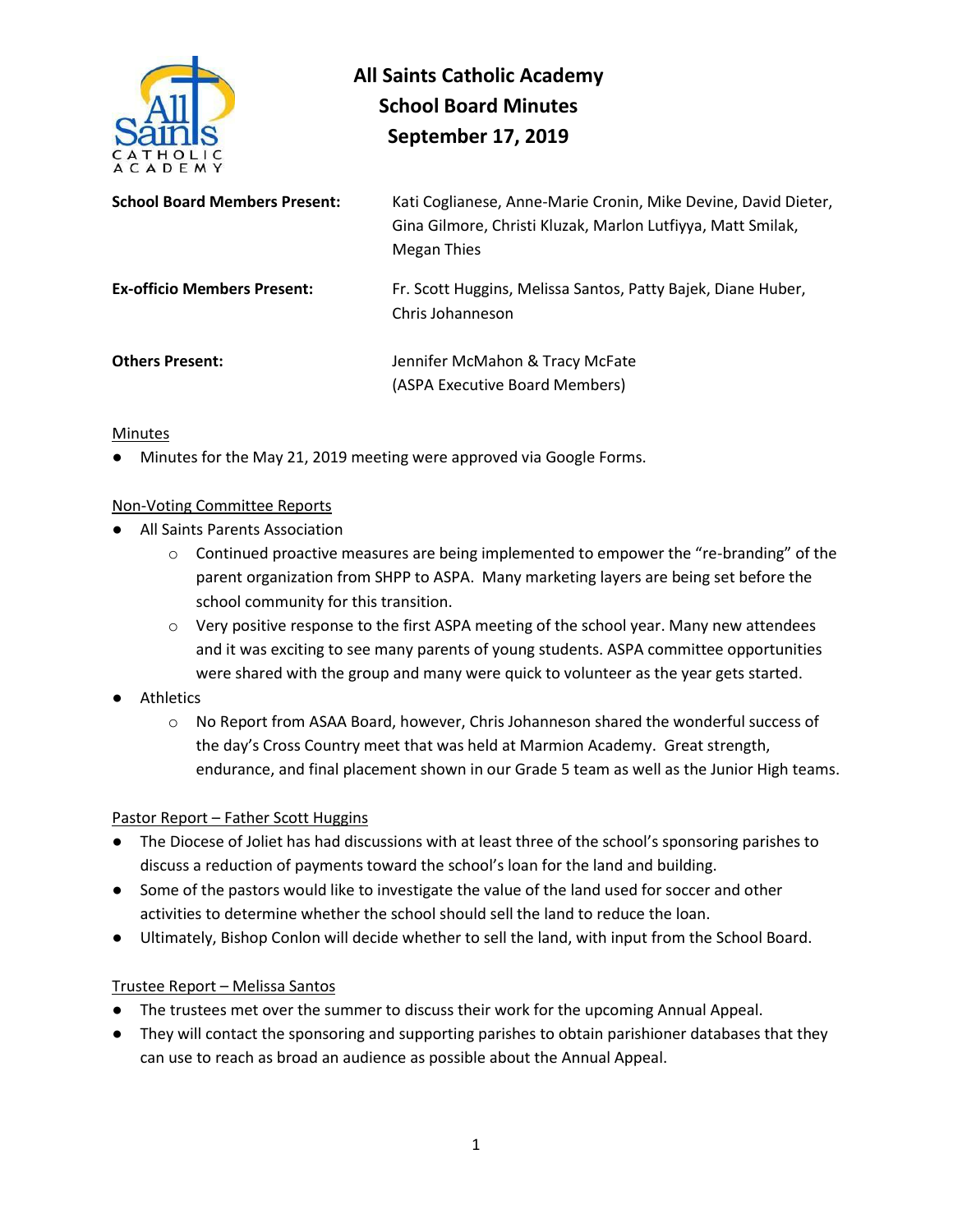## Principal Report – Melissa Santos

- The Five-Year Strategic Plan
	- $\circ$  Three years ago, the school developed a five-year strategic plan with an "activity tracker" parsed-out action steps and goals toward which the school could track progress.
	- o The school has accomplished more than 75% of the action items set forth in the plan.
	- o Melissa will provide copies of the goal tracker (and all related notes) to School Board members so that the Board can choose goals for the school year.
- Virtus Training ("Touching Safety" Training for Children)
	- o Virtus has developed "touching safety" training for children and has customized it by grade level.
	- o ASCA students, Kdgtn-Grd 3, will receive the training. ASCA teachers will facilitate this training during religion classes and will complete all of the training by October 31.
- Cyber Safety Training
	- $\circ$  PE/Health teacher Grant Lindgren has conducted related training in the past for Jr. High.
	- $\circ$  This year, ASCA will conduct cyber safety training for fourth and fifth grade as well as Jr. High.
	- o On November 19th, Detective Richard Wystocki will come to ASCA to present a cyber safety program to parents. This presentation will replace our School Board meeting that night so that all Board members can attend this training session. All parents are strongly encouraged to attend.
- Chesterbrook Playground Equipment
	- o Although Chesterbrook Academy Elementary School closed at the end of last school year, it apparently still has a variety of playground equipment.
	- o Patty Bajek will contact the school to see if they are willing to sell the equipment.
- Active Shooter Drill
	- $\circ$  ASCA will soon conduct a state required active shooter drill. It will include a practice "lockdown" with instructions to the students about where to hide, how to barricade doors and how to deal with intruders. The instruction will vary by student level.
	- o Teachers will receive training from Sgt. Tim Erdman from the Naperville Police Dept about how to guide and instruct students during an actual crisis.
- Curriculum Night
	- $\circ$  Any additional questions from Board members about curriculum night (August 27/28) should contact Melissa.

## Agenda Items

- **Enrollment and Marketing Update (Patty Bajek)** 
	- $\circ$  As of September 17, 2019, ASCA enrollment is at 433 students—short of the budgeted goal of 442 students, but only by nine students.
	- o Ninety-three students are new to ASCA this year.
	- o The ASCA Class of 2019 was 49 students, meaning that the school lost 10.89% of its enrollment as of June 2019 (450 students).
	- $\circ$  An analysis of attrition by grade level shows that the bulk of attrition among non-graduates occurred among students scheduled to enter kindergarten or preschool. Of the 60 students who left, 21 were scheduled to enter kindergarten and 6 were scheduled to enter preschool.
	- $\circ$  If not for the attrition at those levels, the school would have met its budgeted enrollment goal.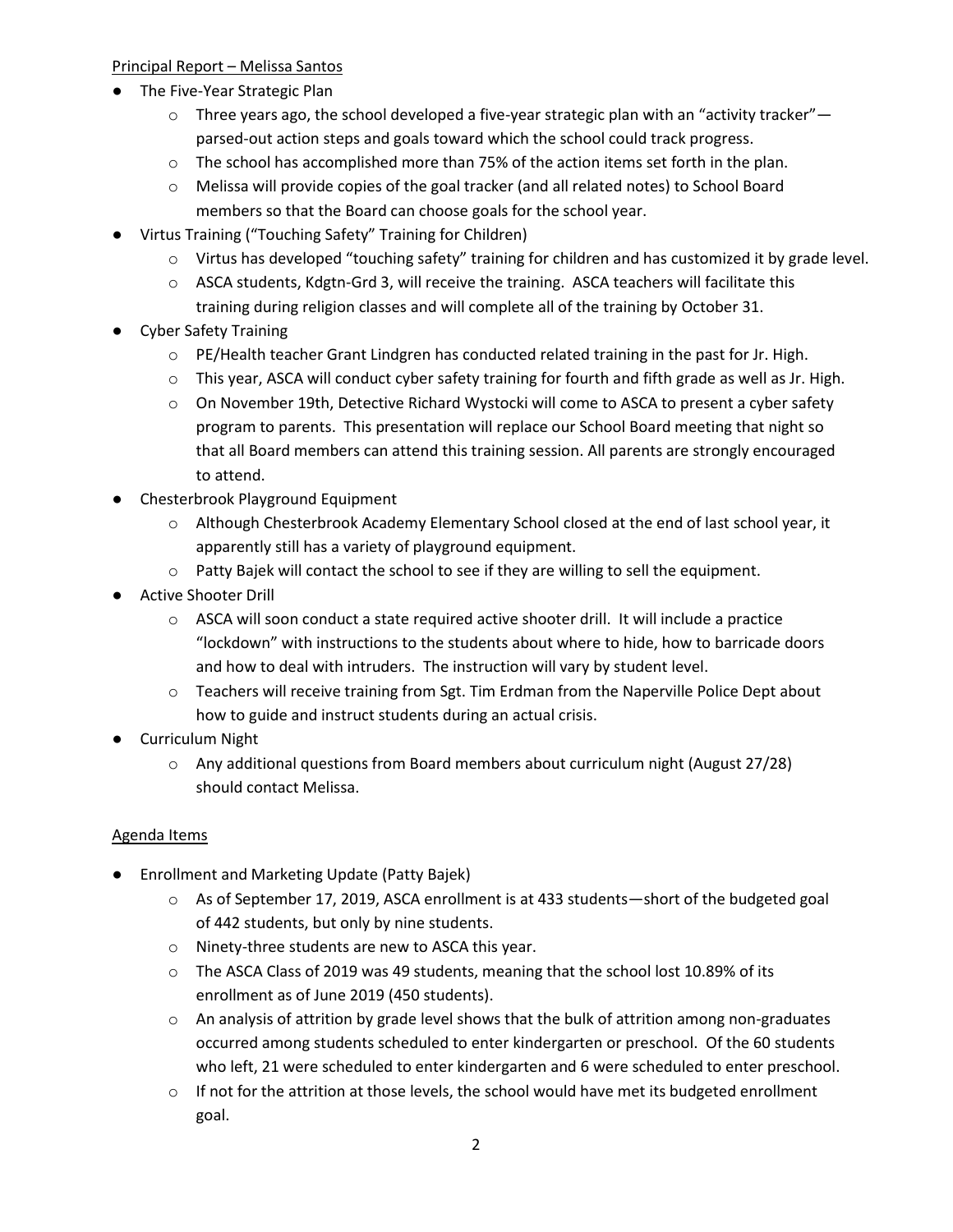- $\circ$  This year, ASCA experienced a significant loss of enrollment in the late July/August timeframe, prior to the start of school. A total of 13 students withdrew.
	- The withdrawals were especially disappointing because ASCA expended significant effort to retain the students.
- $\circ$  To all departing families, ASCA administers exit surveys to help it understand why the families elected to leave and what, if anything, the school could have done about the departures.
	- Thirty families responded to the latest survey. Of the students who left over the last year, 50% went to public schools and 30% relocated out of state.
	- The survey results revealed no other common themes among the departures.
- o The Finance and ASCA Ambassador (Marketing) Committees will investigate whether to offer credits/discounts to the families of preschool students who stay at ASCA for kindergarten.
- School Board Meeting Calendar (Christi Kluzak)
	- o Christi will update the calendar this week.
- 2018-19 End-of-Year Finance Report (Chris Johanneson)
	- $\circ$  The school had a budget surplus this year, driven in part by: (1) good enrollment numbers; (2) the school's success in collecting forecasted tuition (the school's best year yet); (3) unexpected revenue—over \$50k—through Empower Illinois; and (4) the school's efforts to contain administrative expenses, including those related to staff salaries and benefits.
		- Even though ASCA anticipated some revenue through Empower Illinois, it purposefully decided not to build in a reliance on the revenue in last year's budget.
	- o Diane Huber and the Finance Committee will work on the current year's budget reforecast.
- Strategic Goal Tracker (Melissa Santos)
	- $\circ$  A copy of the Strategic Goal Tracker was provided to School Board members at the meeting.
	- o Melissa encouraged all members to read through the document and mark areas where the committees can drive the effort toward the goals.
		- For example, the Catholic Identity & Diversity Committee should address goals related to the celebration of cultural differences, biases and diversity demographics.
	- $\circ$  Everyone on the Board must serve on a Board committee, and additionally, the school needs a board member to serve as a Legislative Action Person (LAP) for the school year.
		- The LAP will serve as the eyes and ears of the school at policy-related forums in Springfield and will work with Melissa to furnish a related, periodic report.
	- o Board members, including those already on committees, should contact Christi to indicate which committee(s) they joined/will join, and whether they are interested in the LAP role.
		- They can access descriptions of the committees through Google Docs.
- Autumnfest (Kati Coglianese)
	- $\circ$  The City of Naperville will host Oktoberfest the same weekend as the ASCA event, so the school has named its event "Autumnfest" to distinguish the two.
	- o Autumnfest organizers need help the day of the event with set up, takedown, donations of beer or money for beer.
	- o The RSVP deadline for presale tickets is September 27 (\$5 for general admission; \$20 for a food plate).
	- $\circ$  Board members should send an email to Kati if they're available to volunteer the day of the event. Organizers still need volunteers to handle cash collected at the event.